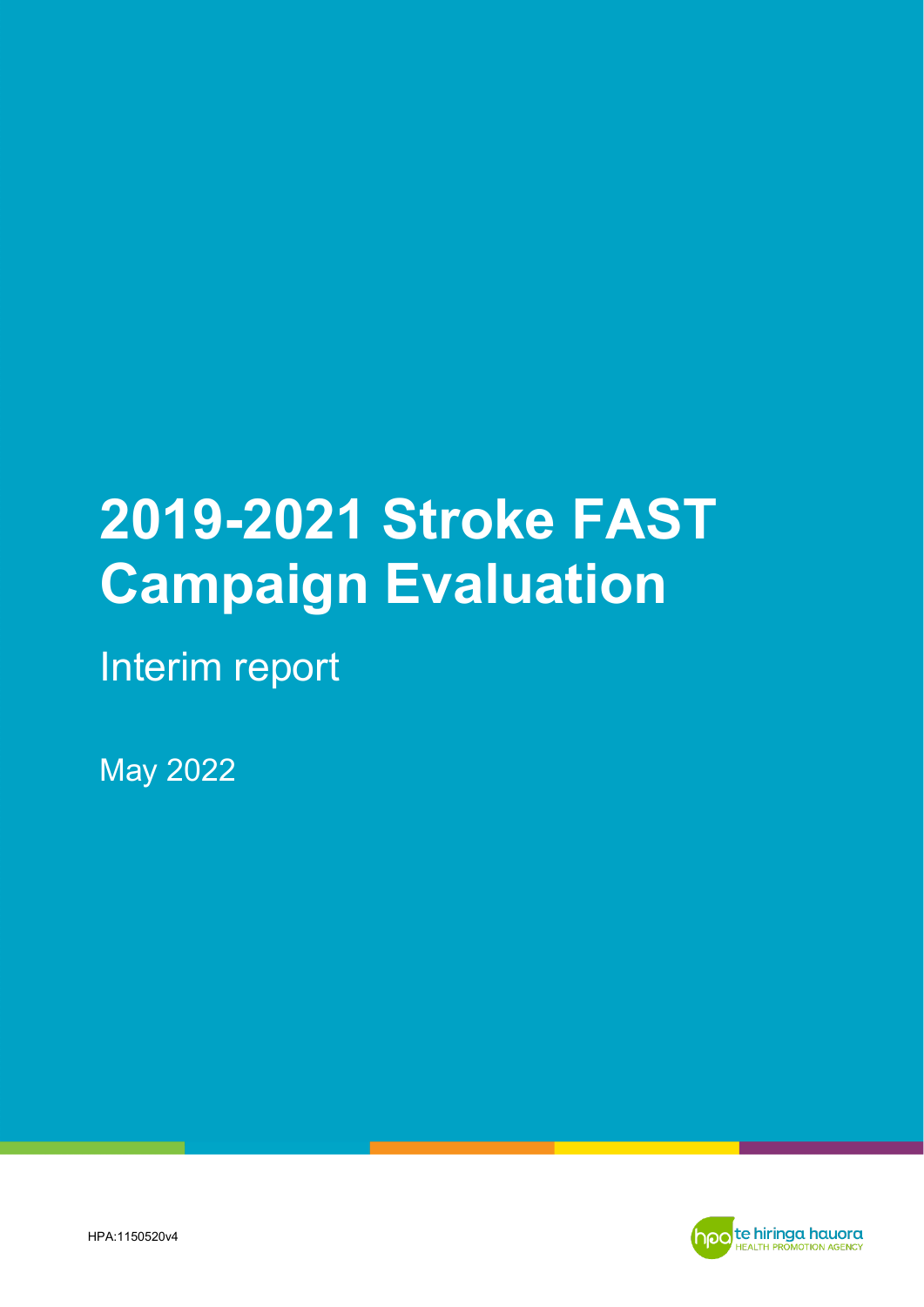Prepared by the Insights and Evaluation Team, Te Hiringa Hauora | Health Promotion Agency

#### **ISBN(s): 978-1-99-003932-4**

**Citation:** Nicolson, M. (2022). 2019-2021 Stroke FAST Campaign Evaluation: Interim report. Wellington, New Zealand: Te Hiringa Hauora | Health Promotion Agency.

## Acknowledgements

Te Hiringa Hauora would like to thank the following people and organisations for their contributions to this research: the respondents who took the time to participate; NielsenIQ for the national survey data collection and analysis; St John New Zealand for providing access to 111 calls data; FCB New Zealand; Alice Kim (Biostatistician, University of Otago) for her statistical expertise; the Stroke Foundation NZ; and the Ministry of Health. Thank you also to Craig Gordon and Emma Bailey for their peer review.

## Copyright

The copyright owner of this publication is Te Hiringa Hauora. Te Hiringa Hauora permits the reproduction of material from this publication without prior notification, provided that fair representation is made of the material and Te Hiringa Hauora is acknowledged as the source.

The document is available at: [www.hpa.org.nz/our-work/research/publications](http://www.hpa.org.nz/our-work/research/publications)

Any queries regarding this report should be directed to Te Hiringa Hauora at the following address: Te Hiringa Hauora | Health Promotion Agency

PO Box 2142 Wellington 6140 New Zealand [www.hpa.org.nz](http://www.hpa.org.nz/)  [enquiries@hpa.org.nz](mailto:enquiries@hpa.org.nz)

#### **NZBN** 9429041905333

May 2022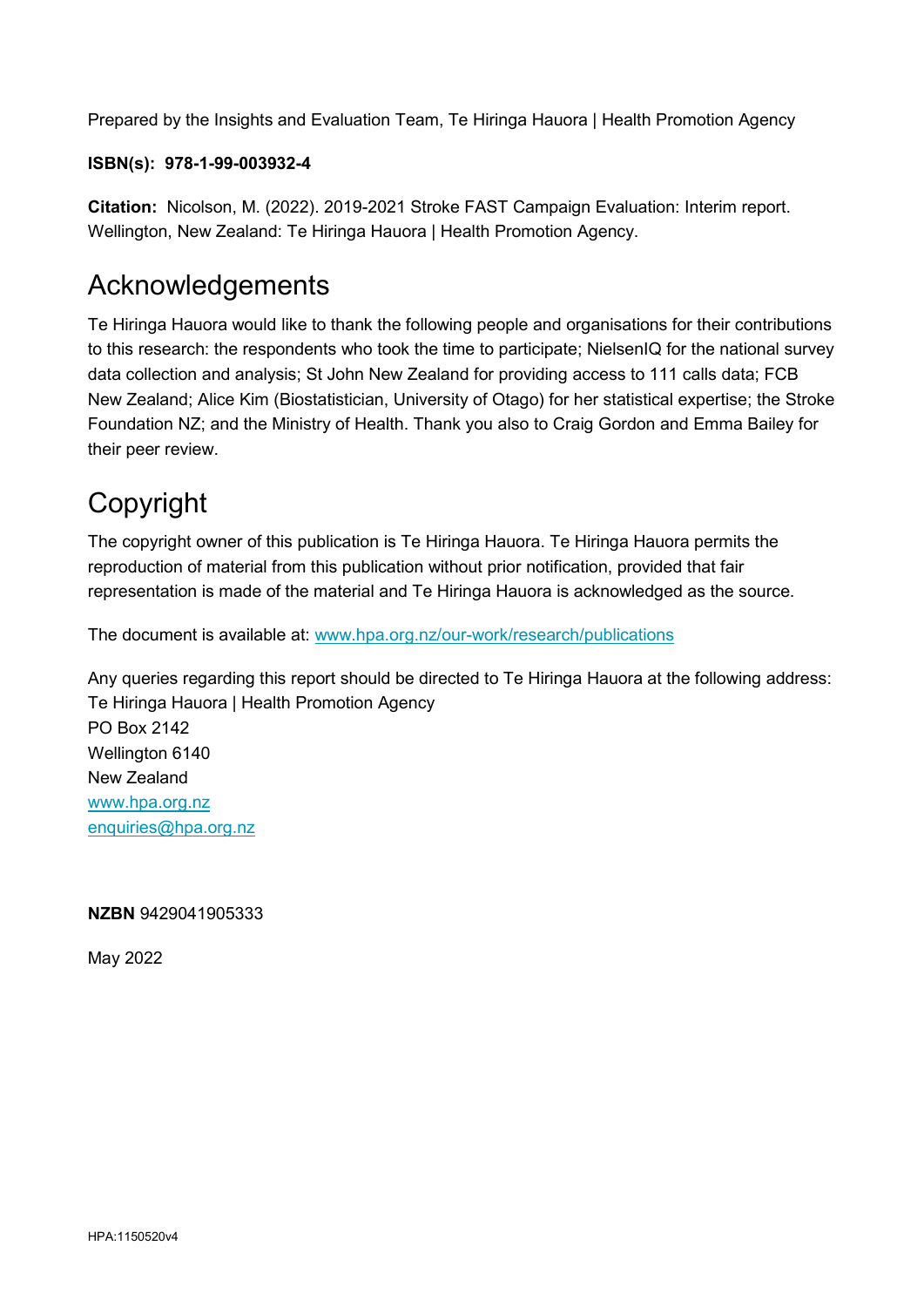## <span id="page-2-0"></span>KEY FINDINGS

While the total number of survey respondents knowing that any one sign of stroke is required before calling 111 has significantly increased between pre and post-campaign surveys, 41% of survey respondents still believe more than one sign is required, or are unsure.

Knowledge that 'T' stands for 'Time/Take action' still has the lowest awareness of all letters in the FAST acronym. Pacific respondents had the highest awareness of what 'T' stands for compared to Māori and non-Māori/non-Pacific respondents.

The 2020/21 FAST campaign appears to have been particularly effective in increasing awareness of stroke among Pacific peoples. This is demonstrated by increased awareness of signs of stroke promoted in the FAST message, increased awareness that only one sign of stroke is required before calling 111, and increased awareness of the FAST campaign for Pacific survey respondents. Awareness of signs of stroke promoted in the FAST message is now similar for Māori, Pacific peoples, and non-Māori/non-Pacific respondents.

The new digital content released in burst three had a strong impact with the audience. The engagement with the new stories was substantial with over 960k views, over 6k reactions, 1000k shares and 400+ comments.

The St John Ambulance Service data from 111 calls has demonstrated the long-term impact of consecutive campaigns. Each campaign is associated with an increase in the number of 111 calls for suspected stroke, and the average number of daily calls has increase over time. This analysis indicates the increase in calls is likely due to the impact of successive national campaigns, rather than that of an underlying positive trend over time.

Further funding for the FAST campaign would provide opportunity to continue to raise awareness of signs of stroke, and the need to act fast and take action immediately. This would ultimately give more stroke survivors a better chance of recovery.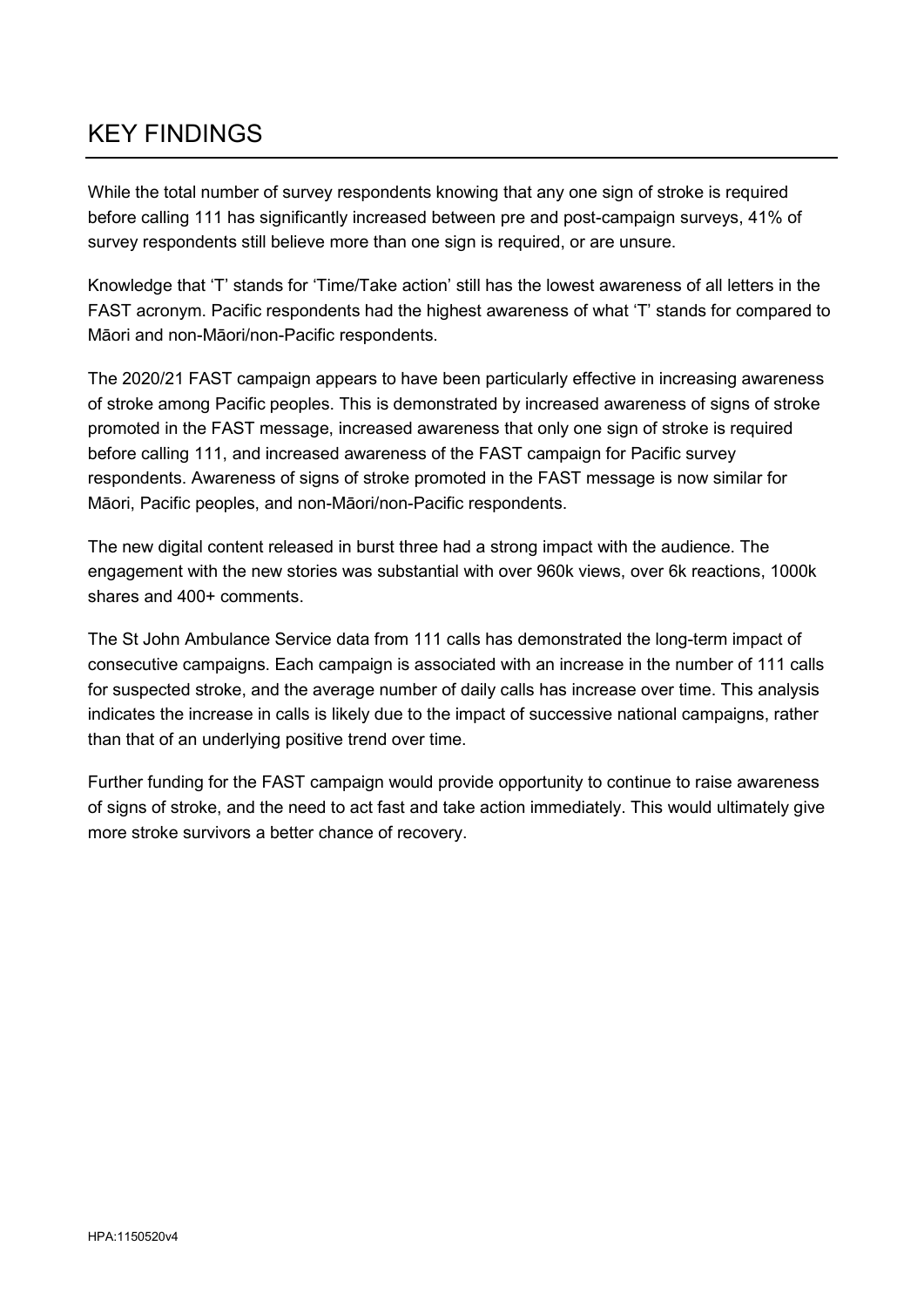## <span id="page-3-0"></span>**CONTENTS**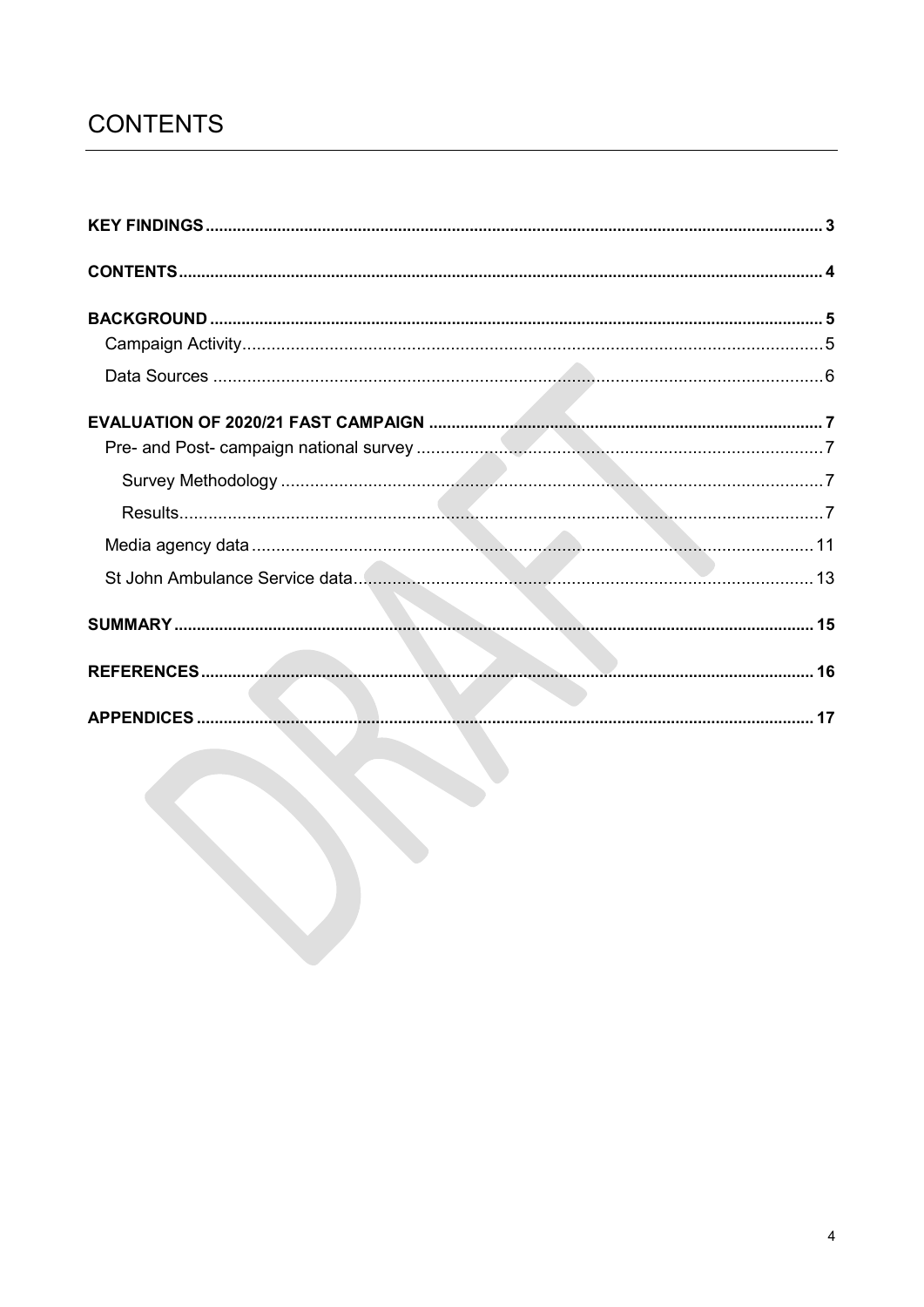## <span id="page-4-0"></span>BACKGROUND

The FAST campaign is a partnership between Ministry of Health, Te Hiringa Hauora, and the Stroke Foundation NZ. Internationally renowned, the FAST mnemonic helps people recognise the key signs of stroke, and prompts people to call 111 immediately. After successful annual Stroke FAST campaigns since 2016 (Gordon et al., 2019), the Ministry of Health approached Te Hiringa Hauora and the Stroke Foundation to work on the Stroke FAST campaign across three financial years: 2019/20, 2020/21, and 2021/22.

This campaign supports the improvement in outcomes for survivors of stroke related events.

The primary aim is to:

- Reduce inequities in stroke outcomes for Māori and Pacific peoples
- Continue to raise awareness of the signs and symptoms of stroke, and
- Empower people to act fast by calling 111 immediately if they suspect someone else, or themselves, of having a stroke.

The primary audiences are:

- Those within proximity to at-risk Māori and Pacific peoples aged 40-65 years, and
- Priority DHB regions<sup>[1](#page-4-2)</sup>: Northland, Counties Manukau, Waikato, Lakes, Tairāwhiti and Whanganui.

The secondary audience is all New Zealanders.

### <span id="page-4-1"></span>CAMPAIGN ACTIVITY

FAST campaign activity in 2020/21 occurred in bursts over 12 months between September 2020 and September 2021. There were three bursts.

Burst 1: 28 September 2020 to 29 November 2020

• Burst 1 was a continuation of the existing content and stories and followed the promotional format of the previous years, primarily via traditional channels television, radio and print with digital elements. This burst was delayed from early 2020 until September 2020 due to the COVID-19 outbreak.

Burst 2: 22 February 2021 to 28 March 2021

Burst 2 was a continuation of the existing content and stories, however the digital channels (e.g. social media) were prioritised, and traditional channels deprioritised (e.g. television, radio, and

<span id="page-4-2"></span> <sup>1</sup> The first five of these regions have been prioritised as they have high populations of Māori and Pacific peoples. Whanganui is included as a region that already has strong regional activity and will work alongside other regions.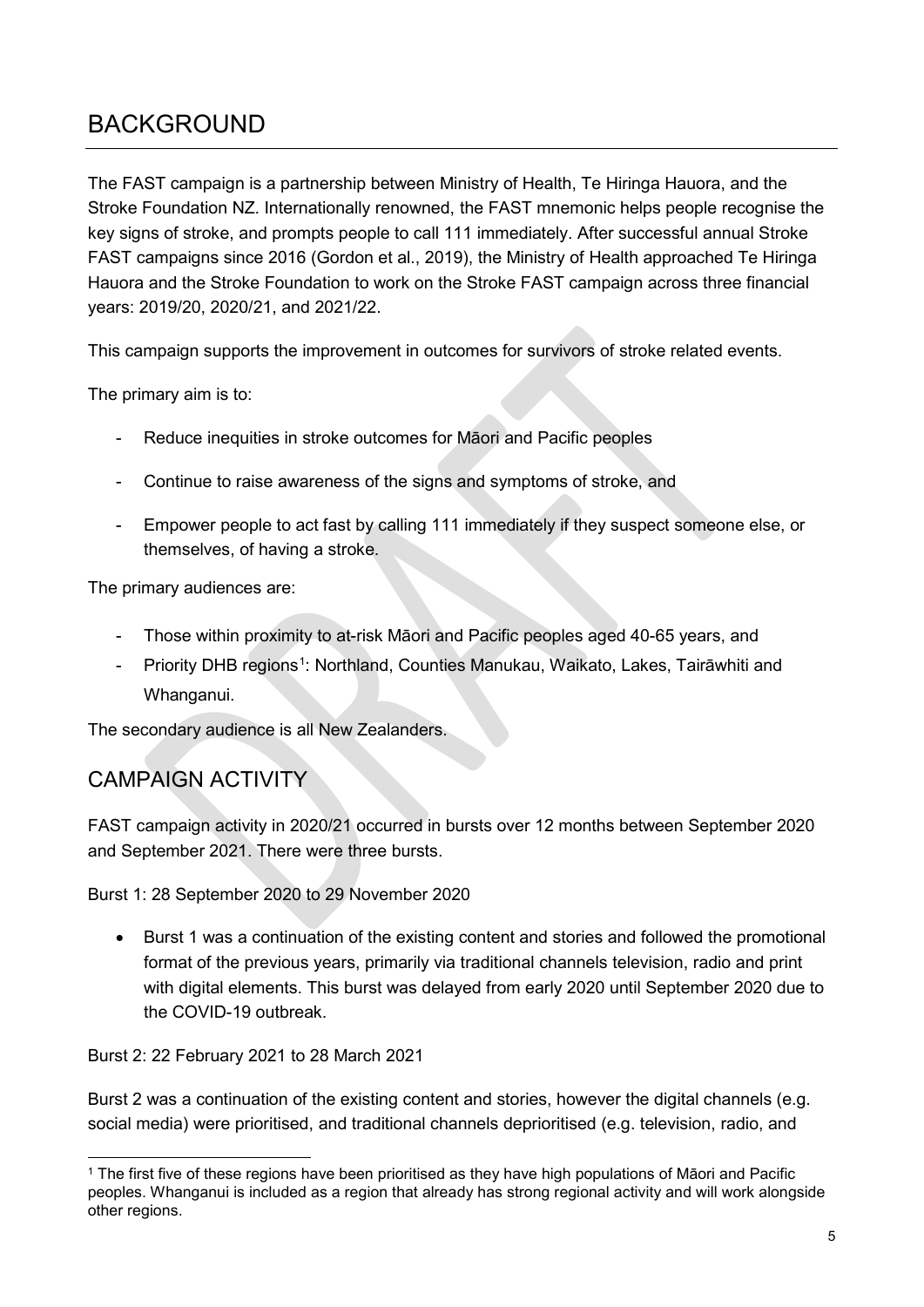print). This was due to the need to invest in regional approaches for 2022, and the creation of new content. This was the first time the campaign didn't utilise TV since 2016. Burst 3: 31 May 2021 to 12 September 2021

• Burst 3 saw the launch of new content which included three new stories focusing on the priority audiences. Again this burst prioritised digital channels with traditional channels remaining secondary. Examples of the campaign material can be seen in the appendices.

There will be further campaign activity in early 2022 and more concentrated activity in the six priority regions with bespoke community approaches. Regional approaches are prioritised for this campaign as part of a multi-level approach. This involves collaborating with community providers and supporting training, talanoa and wānanga. The focus in the regions will be to work with communities to develop effective and sustainable regional approaches to FAST promotion.

## <span id="page-5-0"></span>DATA SOURCES

Over the course of the FAST campaign, Te Hiringa Hauora is monitoring the impact of the campaign through effects on 111 ambulance calls for stroke, and levels of stroke awareness and knowledge through national surveys.

This interim evaluation report contains summary data from:

- National FAST survey: pre and post campaign surveys [2](#page-5-1)020/21<sup>2</sup>
- Media agency data: available for Burst 2 and Burst 3 2020/21, and
- Longer term data presented for the 2017 and 2018 campaigns from St Johns Ambulance 111 calls from March 2017 to June 2020<sup>3</sup>.

Additional analysis to be included in the final report will include:

- Updated St Johns Ambulance 111 analysis to include 2020/21 campaign period
- Updated media agency data
- Additional wave(s) of survey data to be completed in early 2022, and
- Regional activity analysis.

<span id="page-5-2"></span><span id="page-5-1"></span><sup>&</sup>lt;sup>2</sup> Note that this report does not discuss results from the FAST surveys in 2017 and 2018. There were methodological changes across these surveys, so results from each survey cannot be reliably compared. <sup>3</sup> Note that we do not currently have 111 data analysis available for the 2020/21 campaign. These data from 2017 and 2018 campaigns show the impact of consecutive campaigns.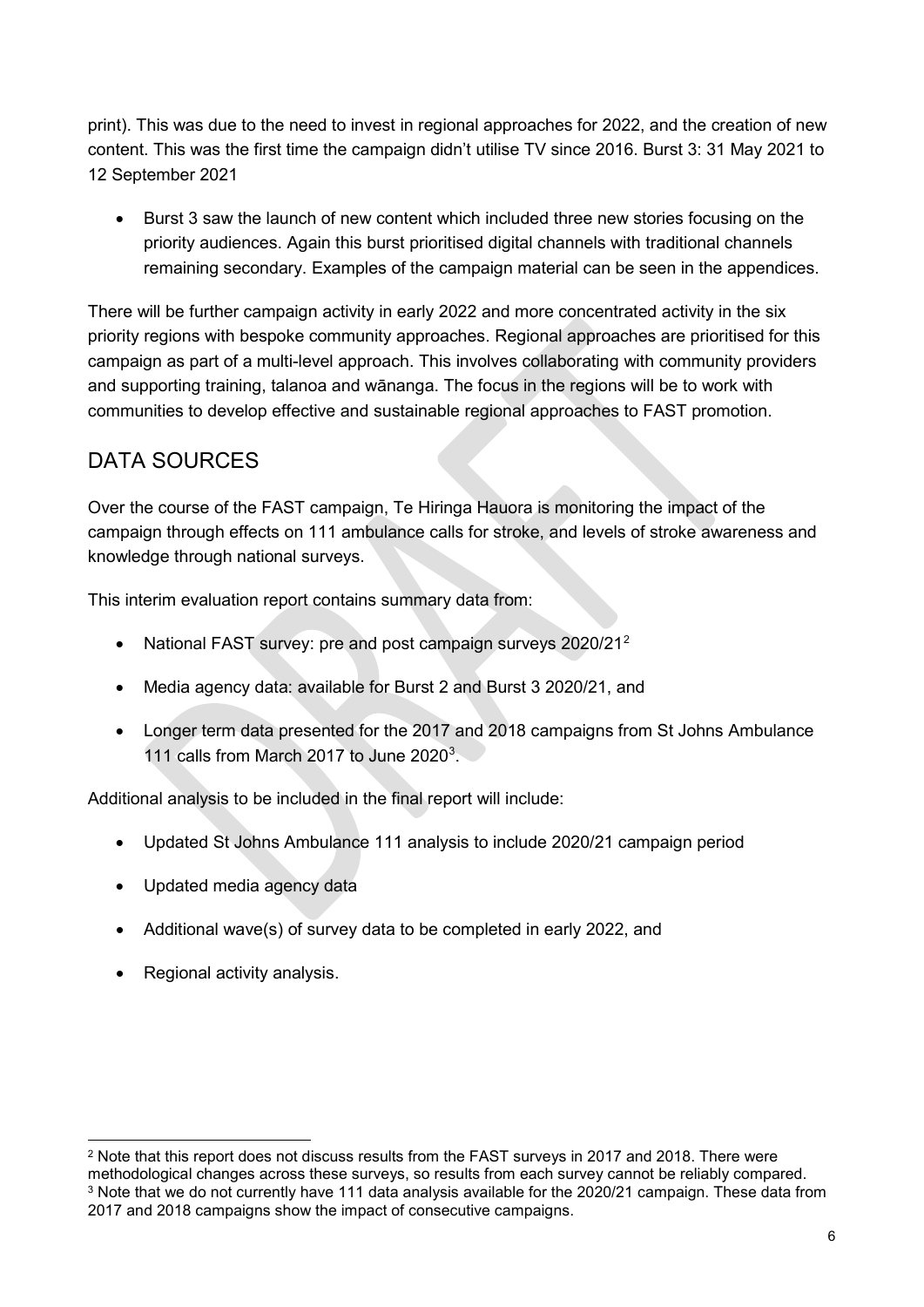## <span id="page-6-1"></span><span id="page-6-0"></span>PRE- AND POST- CAMPAIGN NATIONAL SURVEY

#### <span id="page-6-2"></span>**Survey Methodology**

The pre-campaign survey was in field from 13-26 August 2020, prior to Burst 1. The post-campaign survey was in field 22 September to 5 October 2021, after Burst 3.

The survey was an online survey via external Nielsen partner panels. New samples were recruited at each time point.

#### **Table 1.** Sample size

| Pre-campaign                   | Post-campaign                  |
|--------------------------------|--------------------------------|
| $n = 1,200$                    | $n = 1,200$                    |
| Sample composed of:            | Sample composed of:            |
| $n = 599$ from 6 regions       | $n = 600$ from 6 regions       |
| $n = 601$ from the rest of     | $n = 600$ from the rest of     |
| New Zealand                    | New Zealand                    |
| n = 305 Māori, n = 295 Pacific | n = 300 Māori, n = 297 Pacific |
| peoples, $n = 600$ non-        | peoples, $n = 612$ non-        |
| Māori/non-Pacific              | Māori/non-Pacific              |
|                                |                                |

Total response ethnicity was used for analysis and prioritised ethnicity was used for weighting. The total results were weighted by age, gender, region, and prioritised ethnicity to be representative of the total New Zealand general population aged 18+.

All differences reported are statistically significant at the 95% confidence level.

#### <span id="page-6-3"></span>**Results**

This campaign has had a noticeable impact on Pacific audiences, demonstrated by increased awareness of signs of stroke, increased awareness that only one sign of stroke is required before calling 111, and increased awareness of the FAST campaign for Pacific survey respondents.

#### **Increased awareness in signs of stroke for Pacific respondents***.*

Awareness of signs of stroke promoted in the FAST campaign have increased for Pacific respondents. Awareness of these signs is now similar for Māori, Pacific and non-Māori/non-Pacific respondents. Pre-campaign, Pacific respondents had lower awareness for numbness or weakness of the face, arm or leg (Figure 1), and sudden confusion, trouble speaking or understanding speech (Figure 2), compared to non-Māori/non-Pacific respondents.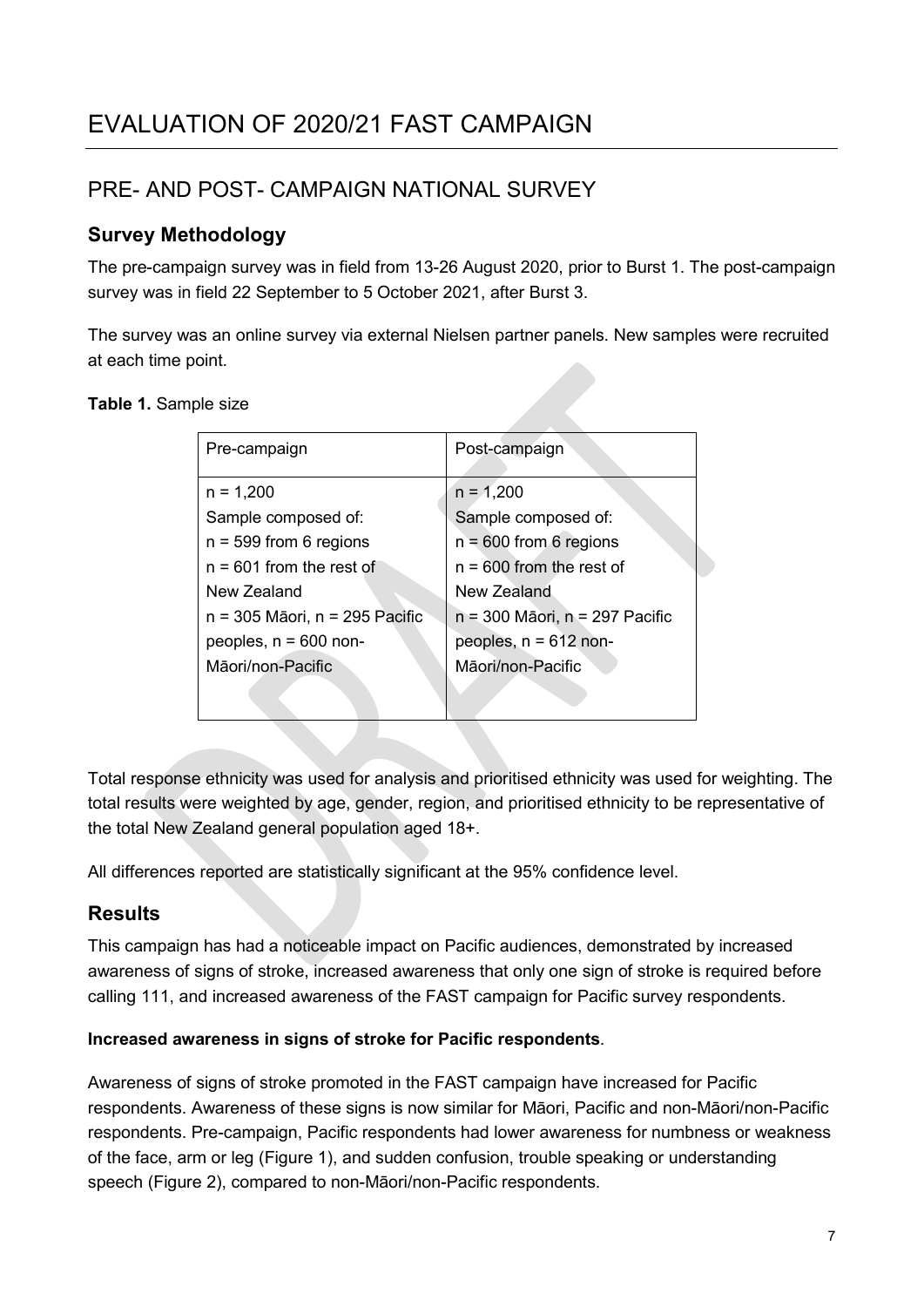



#### **Figure 2.**



#### **More people are aware that any one sign of stroke is required before calling 111.**

Post-campaign, 59% of all respondents said any one sign of stroke is required before calling 111, compared to 53% of respondents pre-campaign. However 7% of people are still unsure, and 34% of people believe more than one sign of stroke is required before taking action. For Pacific respondents, knowledge that any one sign of stroke is required before calling 111, increased from 39% pre-campaign to 49% post-campaign.

#### **Unprompted awareness of the FAST campaign has increased for Māori and Pacific peoples and is now similar to non-Māori/non-Pacific respondents.**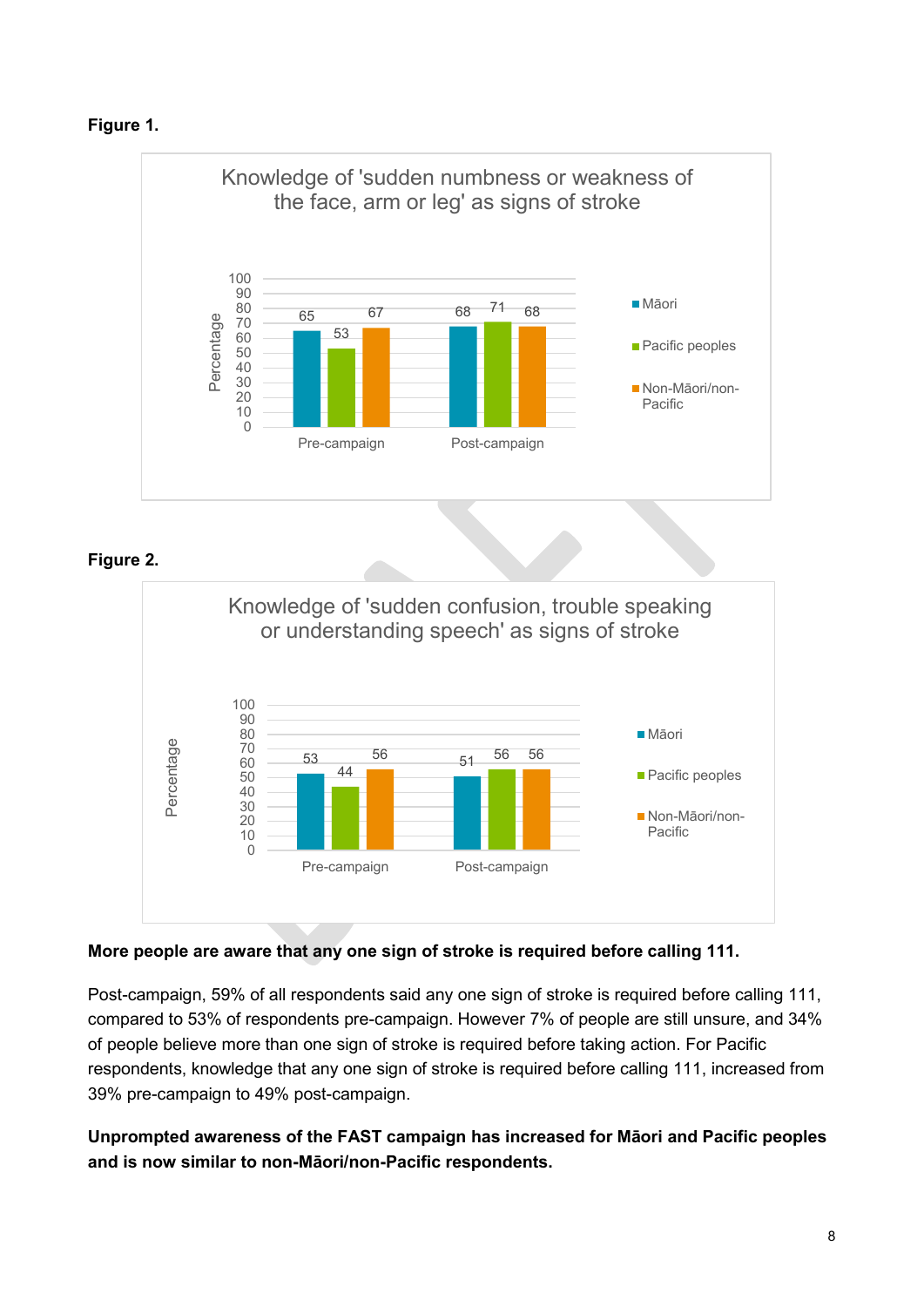Pre-campaign, 36% of Pacific respondents had seen or heard of the FAST campaign, compared to 54% post-campaign. Pre-campaign, 48% of Māori respondents had seen or heard of the FAST campaign, compared to 60% post-campaign. There was no significant increase for non-Māori/non-Pacific respondents pre (51%) to post-campaign (56%).

#### **Prompted awareness of the FAST campaign increased for Māori respondents from 44% precampaign to 60% post-campaign**.

Prompted awareness means that respondents were shown the FAST campaign image, and responded that they had seen this before. There were no significant changes from pre- to postcampaign for other groups. Prompted awareness remained stable for Pacific peoples (47%) and non-Māori/non-Pacific (45%).

> AT ANY SIGN OF STROKE CTIOI

**Figure 3.** The FAST image shown in the survey for the prompted awareness of campaign question

The differences between prompted and unprompted awareness of the FAST campaign may reflect the different exposure respondents had to campaign material. The new campaign videos featured stories, and the radio advertising was audio only. The static images produced for the campaign featured people and messages, including the FAST image, but the FAST image was not always the dominant feature (see Appendices for examples).

#### **Awareness that 'T' stands for 'Take action' is still higher for Pacific respondents (52%) than for non-Māori/non-Pacific respondents (37%). However 'T' has the lowest awareness of all letters in the FAST acronym for all respondents.**

There was no significant increase in awareness for what the letters F, A, S and T stand for from pre to post-campaign (see figure 4). Levels of awareness maintained across the campaign period. Overall awareness of 'Take action' is lower than the other letters for all ethnic groups. Pacific peoples have a statistically higher awareness of 'T' for 'Take action' than non-Māori/non-Pacific peoples however this was also statistically higher at pre-campaign.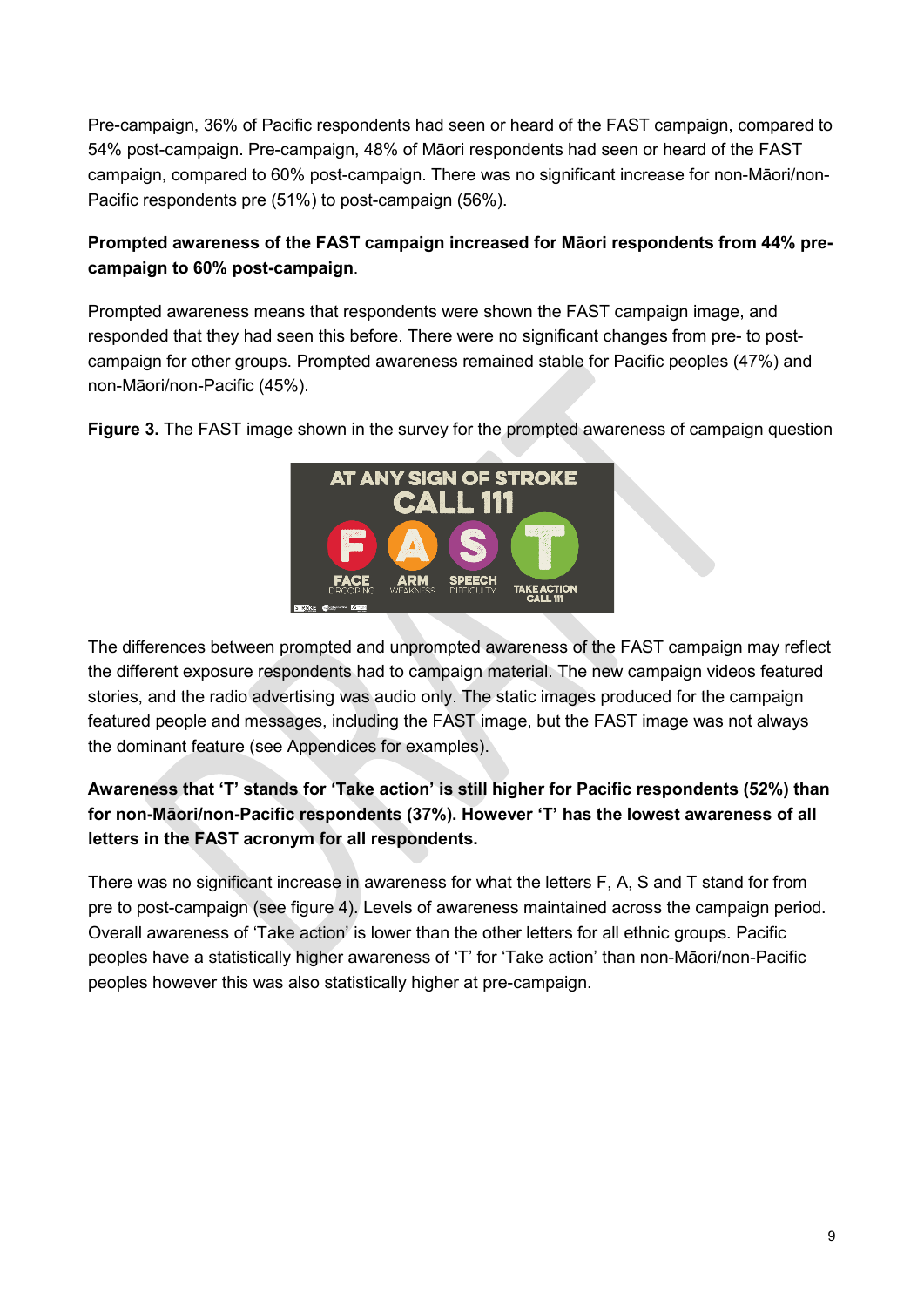#### **Figure 4.**



*Note: In Figure 4 the black arrow signifies a statistically significant difference compared to non-Māori/non-Pacific respondents.*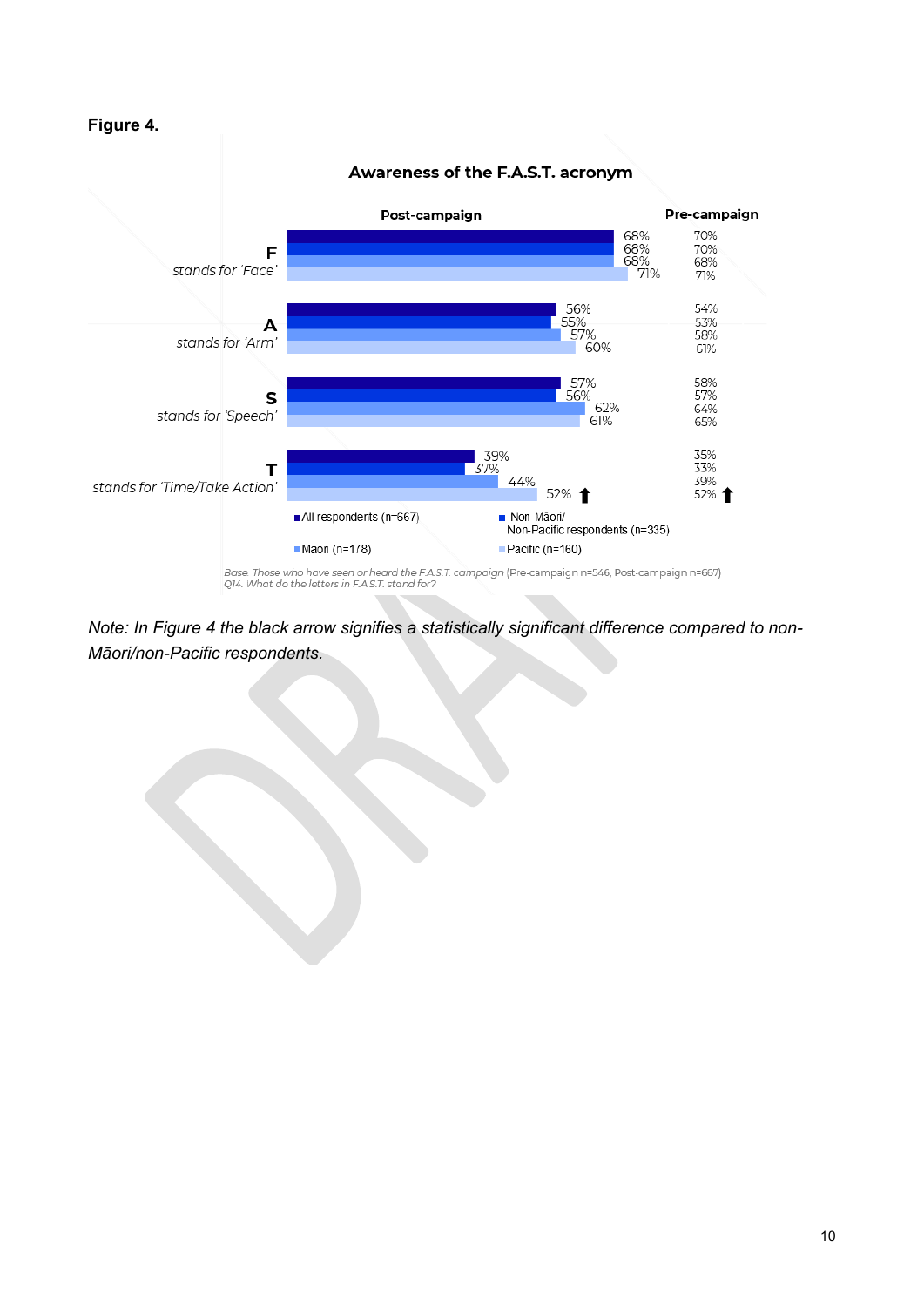## <span id="page-10-0"></span>MEDIA AGENCY DATA

Audience research in 2021 (Glasshouse Consulting, 2021a) shows that audience attention has transitioned from traditional media (TV, radio, print) to new media (social media, internet search etc). This provided good rationale to share campaign activity with audiences in different ways than tried previously. In particular, Pacific audiences are more likely to use all types of digital media each day, and less likely to use nearly all types of traditional media (including TV, radio, and newspaper) than the general population<sup>[4](#page-10-1)</sup> (Glasshouse Consulting, 2021c). Māori audiences are also more likely to use digital media than traditional media compared to overall New Zealanders, with on-line video attracting the largest Māori audience each day (Glasshouse Consulting, 2021b).

Consequently there was a shift to using more social media and video based stories for this campaign, as these resonate better with the priority audiences. FCB New Zealand provided data to show interactions with the campaign material by the audience. These data include social media, YouTube, radio and internet search data. These data sources show the reach<sup>[5](#page-10-2)</sup> and interactions that the audience had with the campaign material (table 2). Burst three had noticeably higher numbers of interactions with the audience than burst two. This high reach and engagement with the burst three content demonstrated these new stroke survivor stories were reaching the audience more effectively. Table 2 shows that social media (Facebook and Instagram) and YouTube have much higher reach with audiences than radio.

| Media type                    | Burst 2 <sup>6</sup>                 | <b>Burst 3</b>           |
|-------------------------------|--------------------------------------|--------------------------|
| <b>Facebook and Instagram</b> | 1.4 million impressions <sup>7</sup> | 2.7 million impressions  |
| Stroke survivor stories       | 447,840 reach                        | 814,150 reach            |
|                               | 2,407 reactions <sup>8</sup>         | 6,452 reactions          |
|                               | 97 comments                          | 232 comments             |
|                               | 735 shares                           | 1,247 shares             |
| YouTube                       | 1.3 million impressions              | 2.07 million impressions |
| Stroke survivor stories       | 540,000 completed views              | 595,000 competed views   |
|                               | 905 clicks to website                | 1,299 clicks to website  |

#### **Table 2.** Media agency summary data

<span id="page-10-1"></span> <sup>4</sup> New Zealanders above 15 years of age

<span id="page-10-2"></span><sup>&</sup>lt;sup>5</sup> Reach is the number of people who may have seen our content.

<span id="page-10-3"></span><sup>6</sup> Burst one analysis information has been re-requested from the agency.

<span id="page-10-4"></span><sup>&</sup>lt;sup>7</sup> Impressions refers to the number of times someone sees our content in their newsfeed.

<span id="page-10-5"></span><sup>&</sup>lt;sup>8</sup> Reactions are responses to a post or ad where a person indicates their feeling about the content of a post or ad, for example a 'like' on Facebook.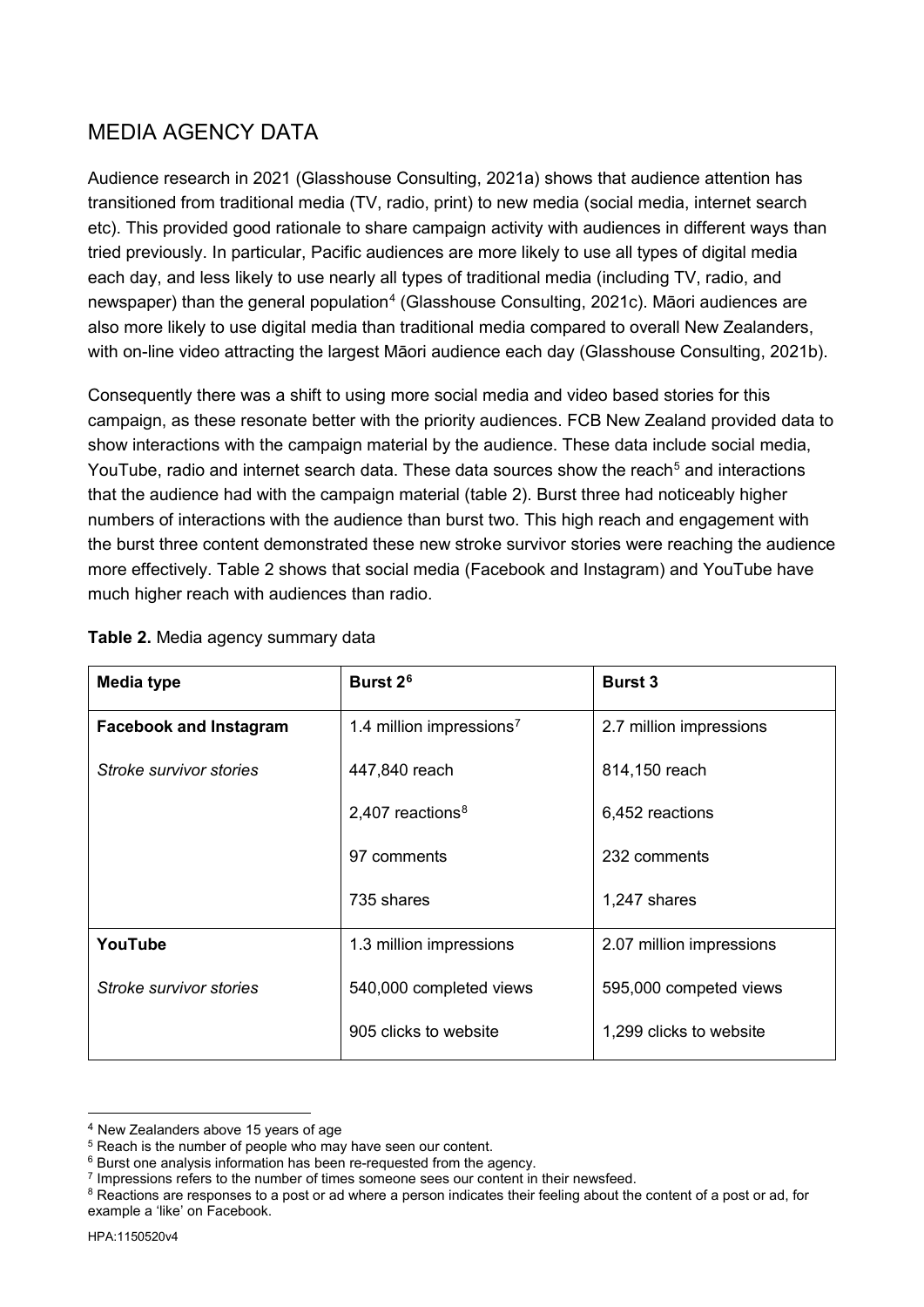| Radio<br>Advertising on regional radio                                                                                                                                                                         | Reached approximately 60,000<br>people                                     | Reached approximately<br>60,000 people |  |
|----------------------------------------------------------------------------------------------------------------------------------------------------------------------------------------------------------------|----------------------------------------------------------------------------|----------------------------------------|--|
| stations (including Breeze, Mai<br>FM, Ngā Iwi FM, and Radio<br>Samoa) with high listenership<br>among Māori and Pacific<br>peoples.                                                                           | 2.6 Frequency - on average<br>listeners heard the ad 2.6 times<br>per week | 2.1 Frequency                          |  |
| Internet search (keywords and terms we pay for to appear higher in search results, e.g. AdWords)<br>المساحلات والمسوور 0.4.400 ومسوالا كمار في مسوك من من 40.4.000 لوسود فاصل والمساح والمناسب والمسود المساحي |                                                                            |                                        |  |

ran across the burst periods. Ads delivered 134,000 impressions and of those, 24,100 people clicked through to the Stroke Foundation website. This was a high click through rate of 17.95%.

The Stroke Foundation Facebook page shared stroke survivor stories. The following are examples of comments on these videos:

"Thanks [for] sharing[,] thankful [I'm] still here[, it] happened just before going to work[. I] had tea drop[ped] my spoon on floor, bent down to pick it up[,] my hand was a rubber duck[,] no control[,] command of picking up spoon to hand was not responding. [I was] not understanding what was going on[,] rang my brother all the way in Rotorua and they rang ambulance.. Happy your recovering godbless [sic]xxx"

"Totally understand, I had one if it wasn't for one of my mate's ringing 111 in that first five minutes it could [have] ended bad for [me] but I spent 11 days in hospital and was back at work in two week, thanks Brother."

"Thanks for sharing I wasn't aware it could hit you at any age thinking it was mainly our older generation that happened to as past experiences had shown that but being to understand it now little more aware now."

Many responses to videos were in different languages. [This video,](https://www.facebook.com/StrokeFoundationNZ/videos/4168798193238709) focused on a Samoan stroke survivor, had over 90% of the 120+ responses in Samoan.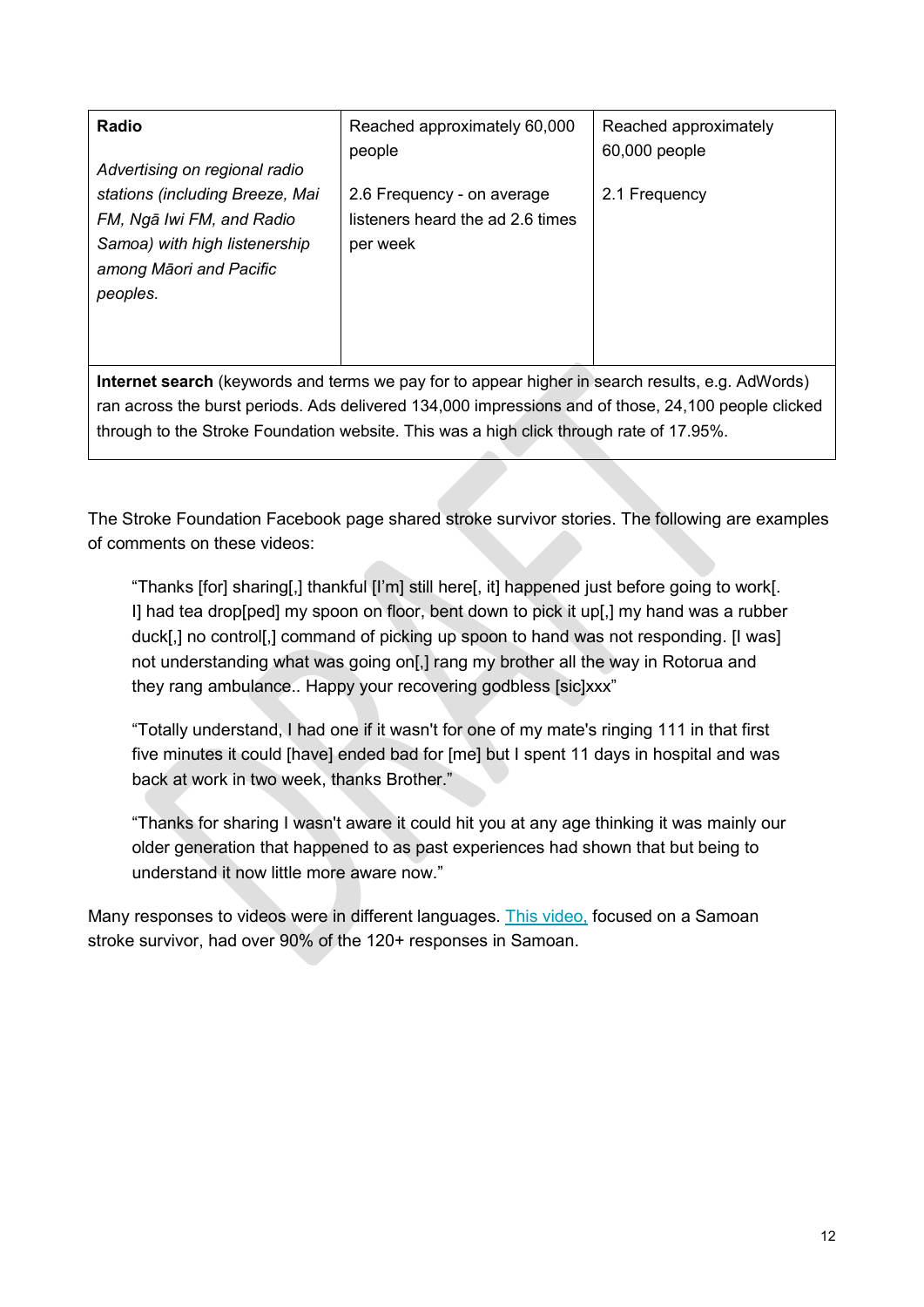## <span id="page-12-0"></span>ST JOHN AMBULANCE SERVICE DATA

111 calls for stroke to the St John Ambulance Service demonstrate the long term impacts of the campaign. Analysis has been completed on 111 calls for stroke across the period from March 2017 to June 2020. This time period covers the 2017 and 2018 FAST campaigns, and a Stroke Foundation campaign<sup>[9](#page-12-1)</sup>, but not the 2020/21 campaign period. Further analysis will be completed in 2022 to include the 2020/21 campaign period.

Observing the St John Ambulance Service 111 calls data from 2017 and 2018, there are increases in the number of 'stroke demand' daily calls during campaign periods. 'Stroke demand' calls are 111 calls that are coded as stroke at the time of the call due to the description of symptoms by the caller (also referred to as suspected stroke in this report). Successive campaigns over the years seem to have led to increased average daily number of 111 calls for suspected stroke. Statistical analysis has confirmed that this increase is most likely to be a direct effect of consecutive campaigns run consistently over years, rather than a reflection of an underlying trend in suspected stroke calls.

Figure 5 shows St Johns Ambulance 111 calls for suspected stroke over this period. The grey dots are individual daily calls. The lines represent averages of the number of daily calls across that period. The pink lines represent campaign periods. The blue lines represent periods without a campaign. The green line refers to a strike of St Johns Ambulance staff during that period (not all 111 codes were coded during this period).

<span id="page-12-1"></span><sup>&</sup>lt;sup>9</sup> This Stroke Foundation campaign was run in addition to the national campaign. The campaign was run during the first national Covid-19 lock down. There was concern that people would delay or not call 111 if they suspected a stroke when hospitals started becoming overwhelmed with Covid-19 cases.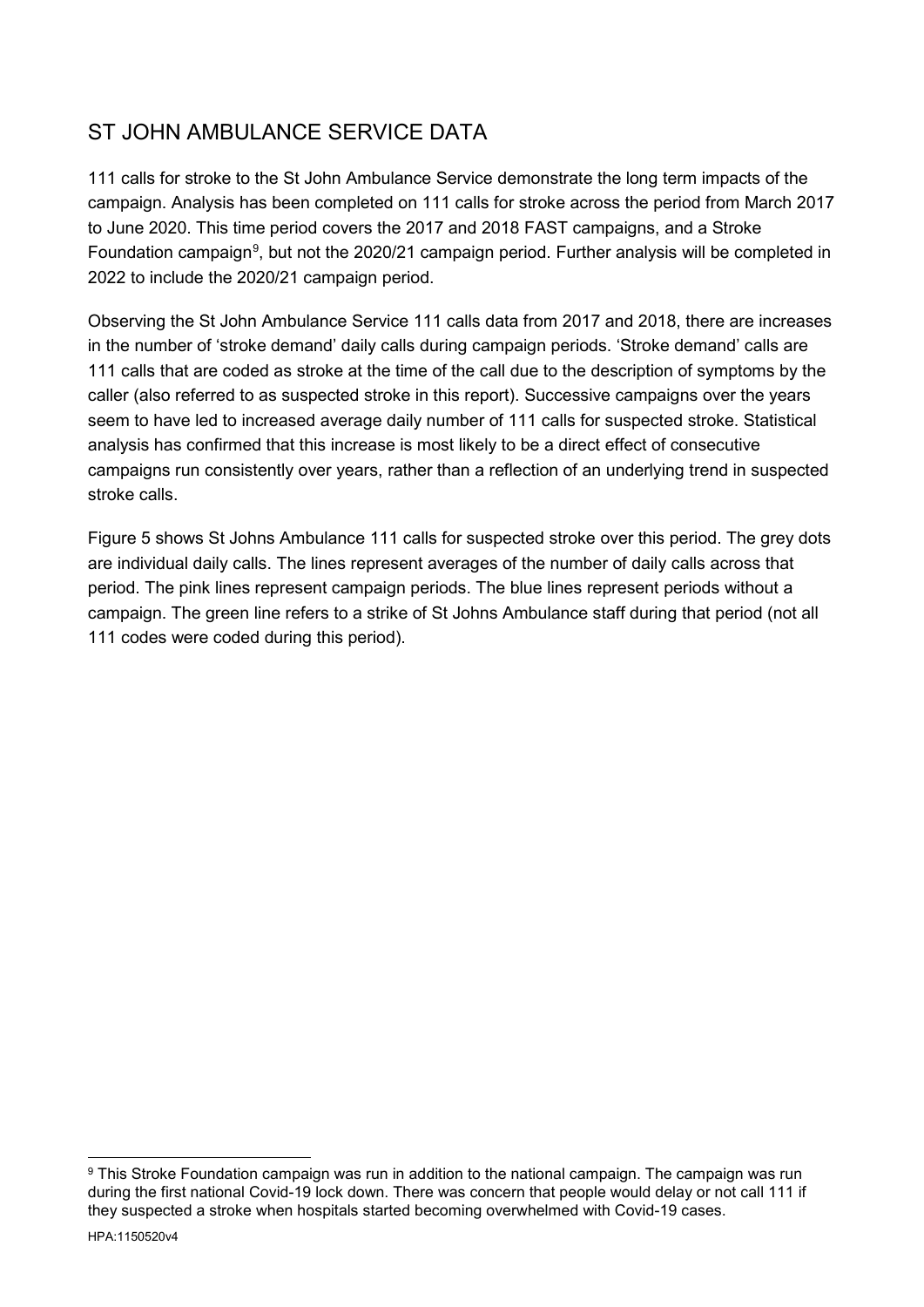#### **Figure 5.** Average Daily Counts of Stroke Demand Calls



#### Daily Count and Average Number of Stroke Demand Calls

Date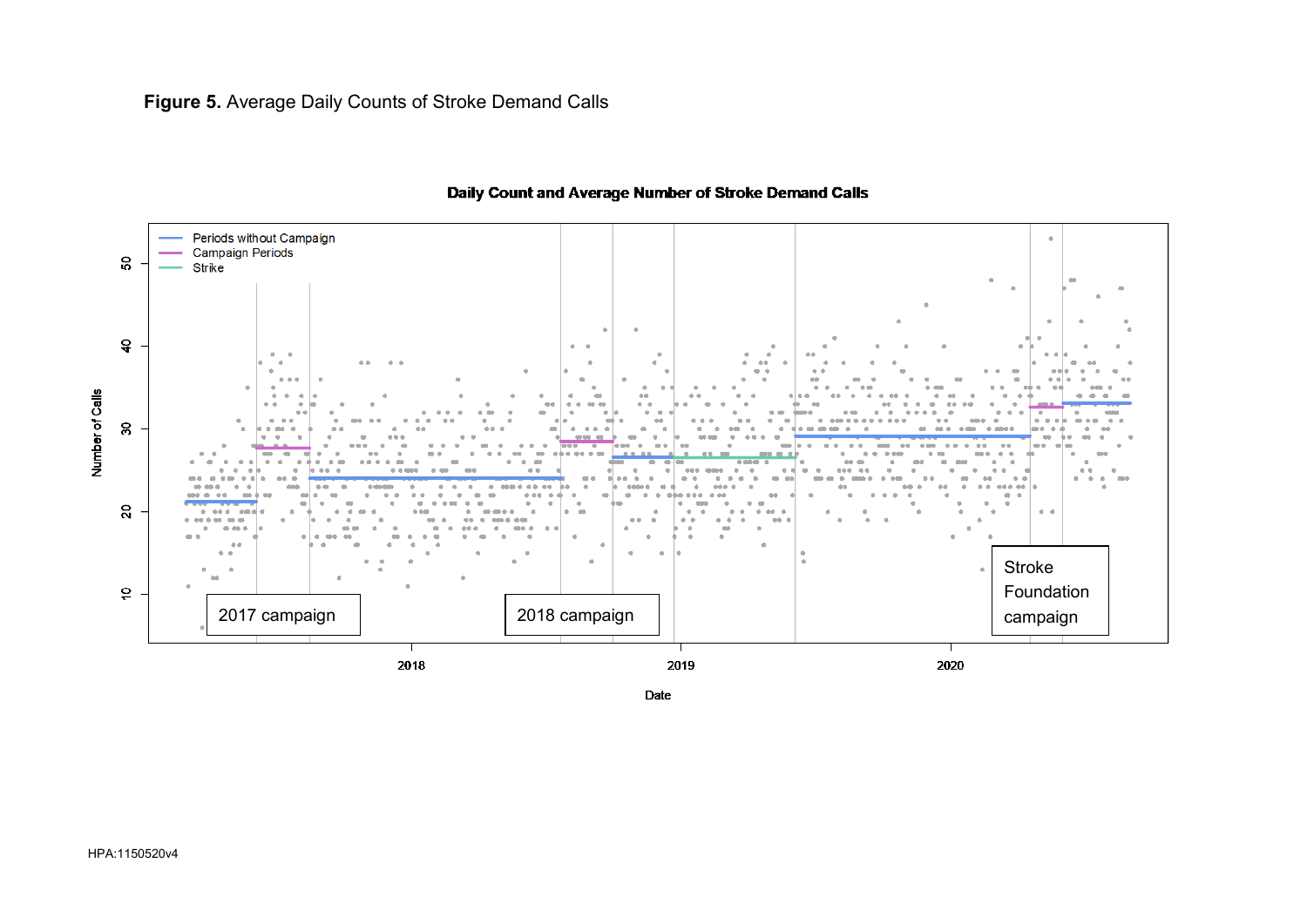## <span id="page-14-0"></span>SUMMARY

Whilst this interim report highlights some successes of the FAST campaign so far, in particular with Pacific people's audiences, there are still further improvements to be made. Knowledge of signs of stroke can be further improved for Māori and for Pacific peoples. In particular, knowledge of 'T' for 'Take action' has not shown significant increases in the recent campaign. In addition, there is still a large proportion of people that believe more than one sign of stroke is required before calling 111. Increasing the proportion of people that know that any 1 sign of stroke is required before calling 111 is an important focus for future campaign activity. Given the outstanding reach achieved with the new material across social media, there is an opportunity to leverage off this success to boost awareness of 'take action' and the message around 'any one sign of stroke'.

In the first two quarters of 2022, further FAST campaign activity is planned. This will include working closely with the six priority regions and adjusting the campaign material in response to the learnings from this interim evaluation. Further analysis is also planned to evaluate the approach, including data from further national surveys, 111 stroke call data and media agency data.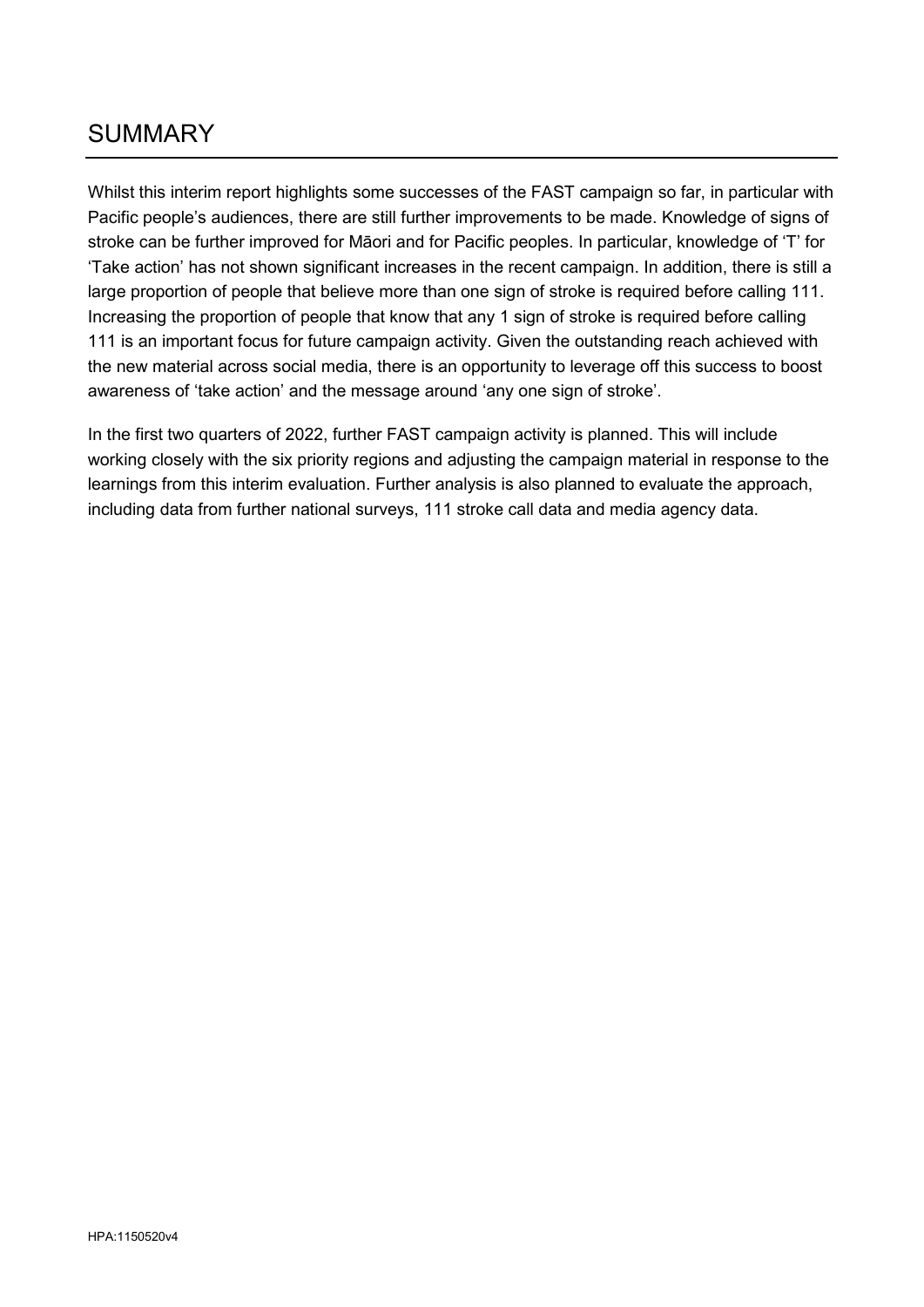## <span id="page-15-0"></span>**REFERENCES**

Glasshouse Consulting. (2021a). *Where are the audiences?*

Glasshouse Consulting. (2021b). *Where are the audiences? Māori report*.

Glasshouse Consulting. (2021c). *Where are the audiences? Pasifika report*.

Gordon, C., Bell, R., & Ranta, A. (2019). Impact of the national public 'FAST' campaigns. *The New Zealand Medical Journal*, *132*(1507), 48–56. https://journal.nzma.org.nz/journalarticles/impact-of-the-national-public-fast-campaigns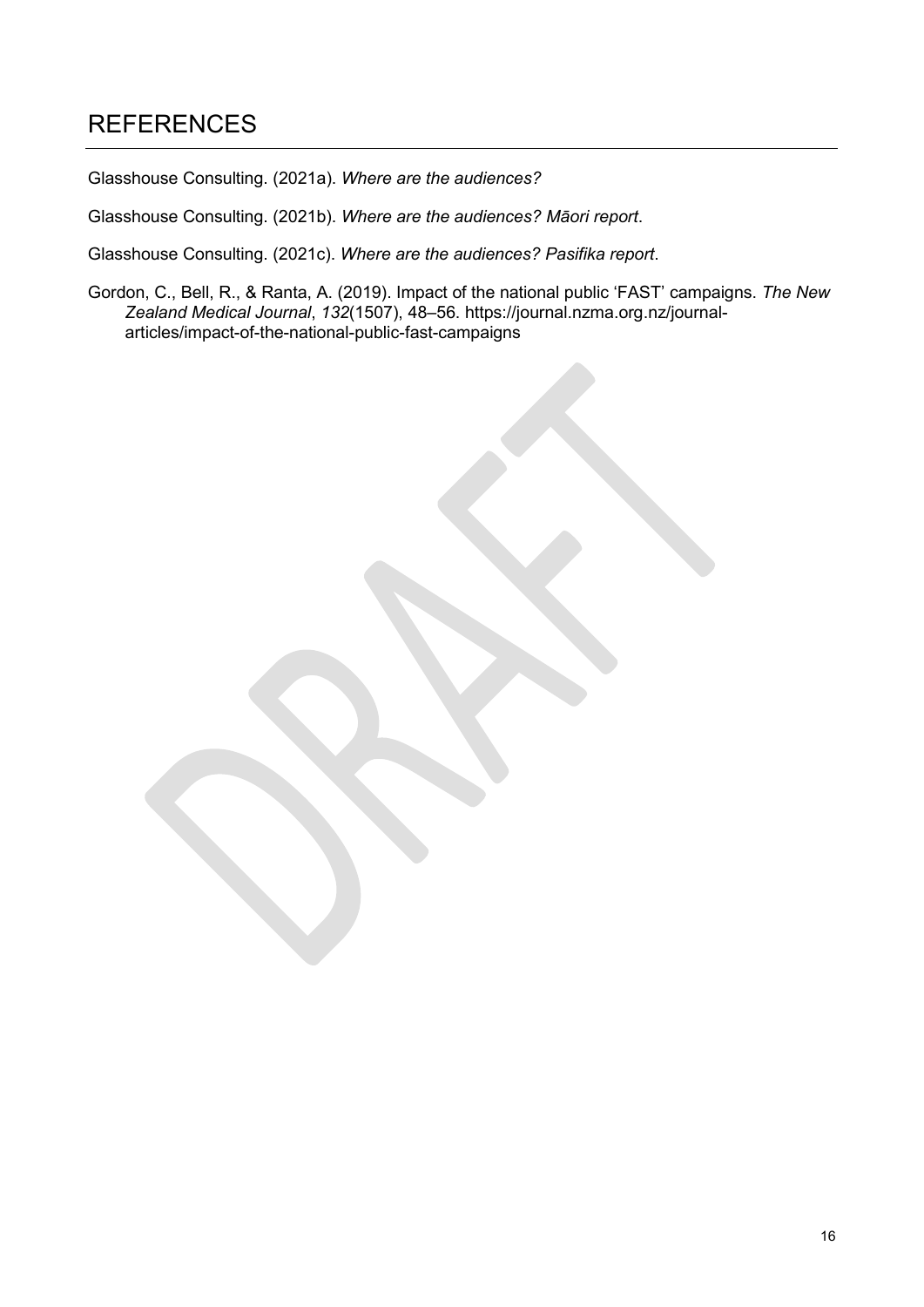## <span id="page-16-0"></span>APPENDICES

**Appendix 1.** Examples of the Videos shared in burst two of the social media campaign activity

Video 1: [Kaumolangi's story](https://www.youtube.com/watch?v=5DQC0uJS3ls) Video 2: [Dianna's story](https://www.youtube.com/watch?v=BBD0p2IhDEQ) Video 3: [FAST ad](https://www.youtube.com/watch?v=UfQpiIuxMuc&t=22s)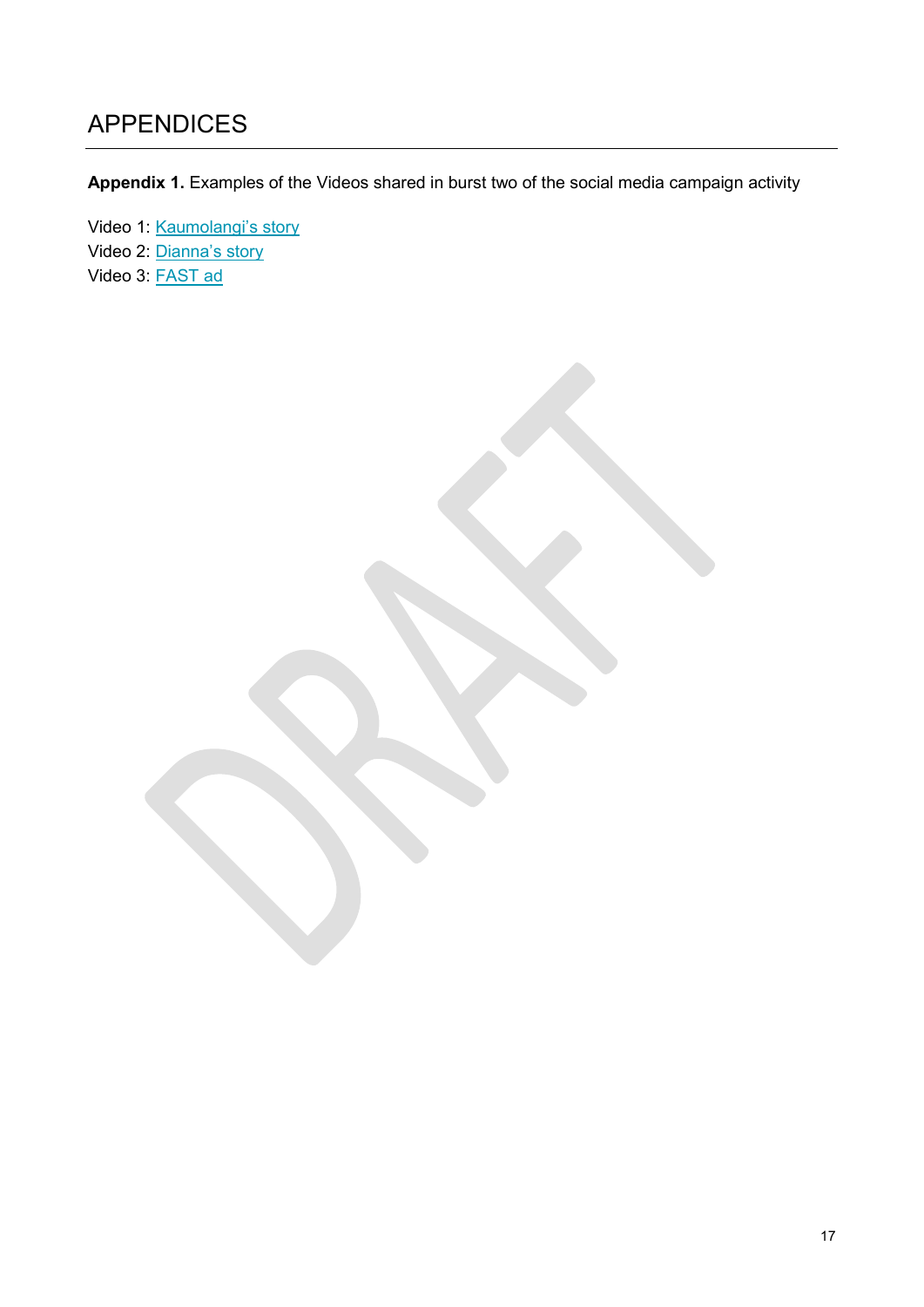**Appendix 2.** Examples of the videos shared in burst three of social media campaign activity

Video 1: [Phoenix](https://youtu.be/3e6HGiAjeCI) Video 2: [Raoul](https://youtu.be/q1ciH6gNCZ0) Video 3: [Va'alelei](https://youtu.be/JQ-V8sCTCN0)

**Appendix 3.** Examples of static images shared on Instagram during burst two